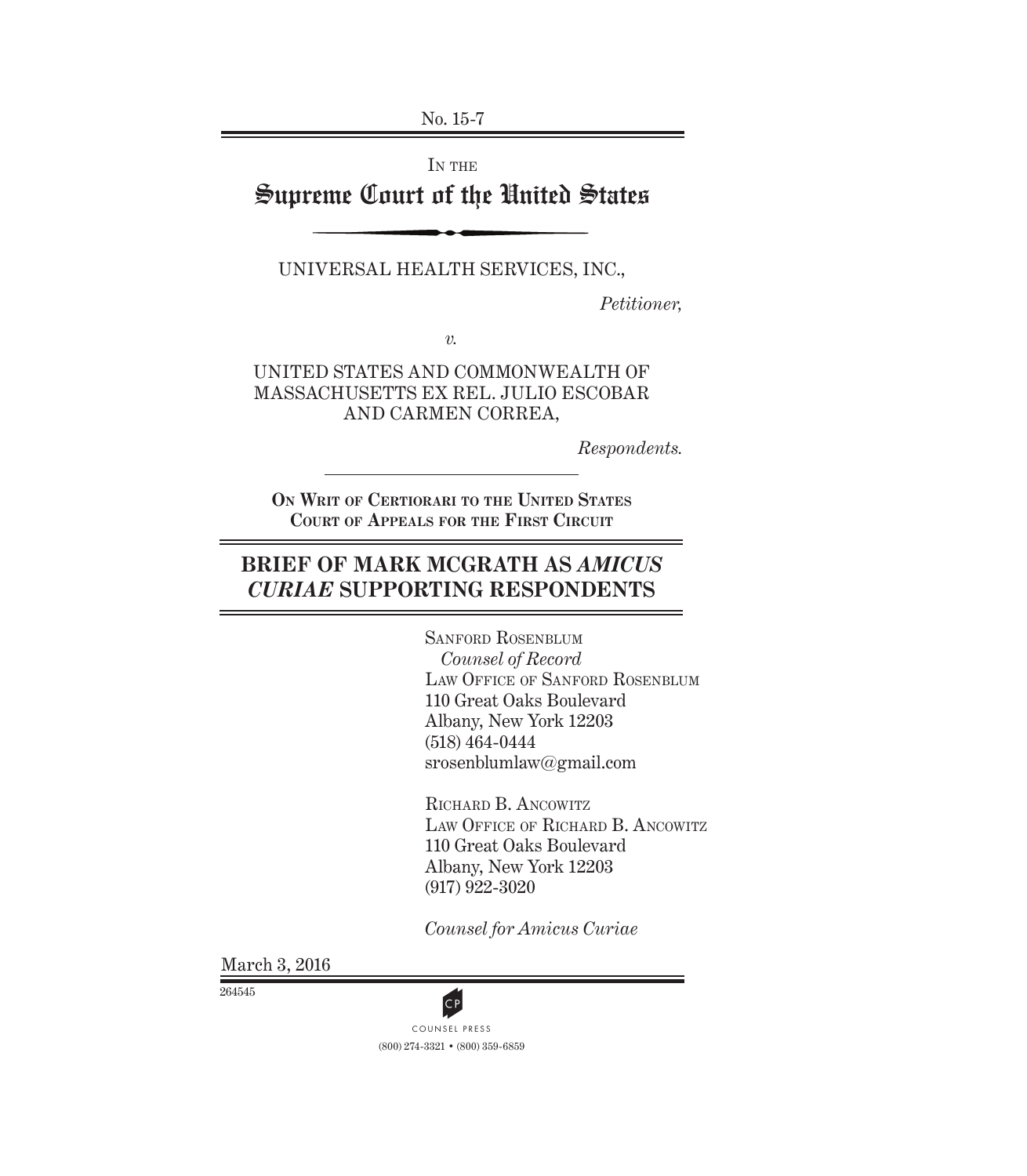## **TABLE OF CONTENTS**

| Page                                                                                                                      |  |
|---------------------------------------------------------------------------------------------------------------------------|--|
| TABLE OF CONTENTS                                                                                                         |  |
| TABLE OF CITED AUTHORITIES  ii                                                                                            |  |
| INTEREST OF AMICUS CURIAE 1                                                                                               |  |
| SUMMARY OF ARGUMENT2                                                                                                      |  |
| $\text{ARGUMENT} \dots \dots \dots \dots \dots \dots \dots \dots \dots \dots \dots \dots \dots 3$                         |  |
| L.<br>Pleading the Who, What, Where, When<br>and How of the Fraudulent Scheme<br>Should Be Sufficient for Rule $9(b)$ . 3 |  |
| II. Most Relators Will Not Have Access to<br>the Individual Claims for Payment Made                                       |  |
| III. A Properly Applied Rule 9(b) Is Sufficient<br>to Weed out Meritless FCA Claims10                                     |  |
|                                                                                                                           |  |

*i*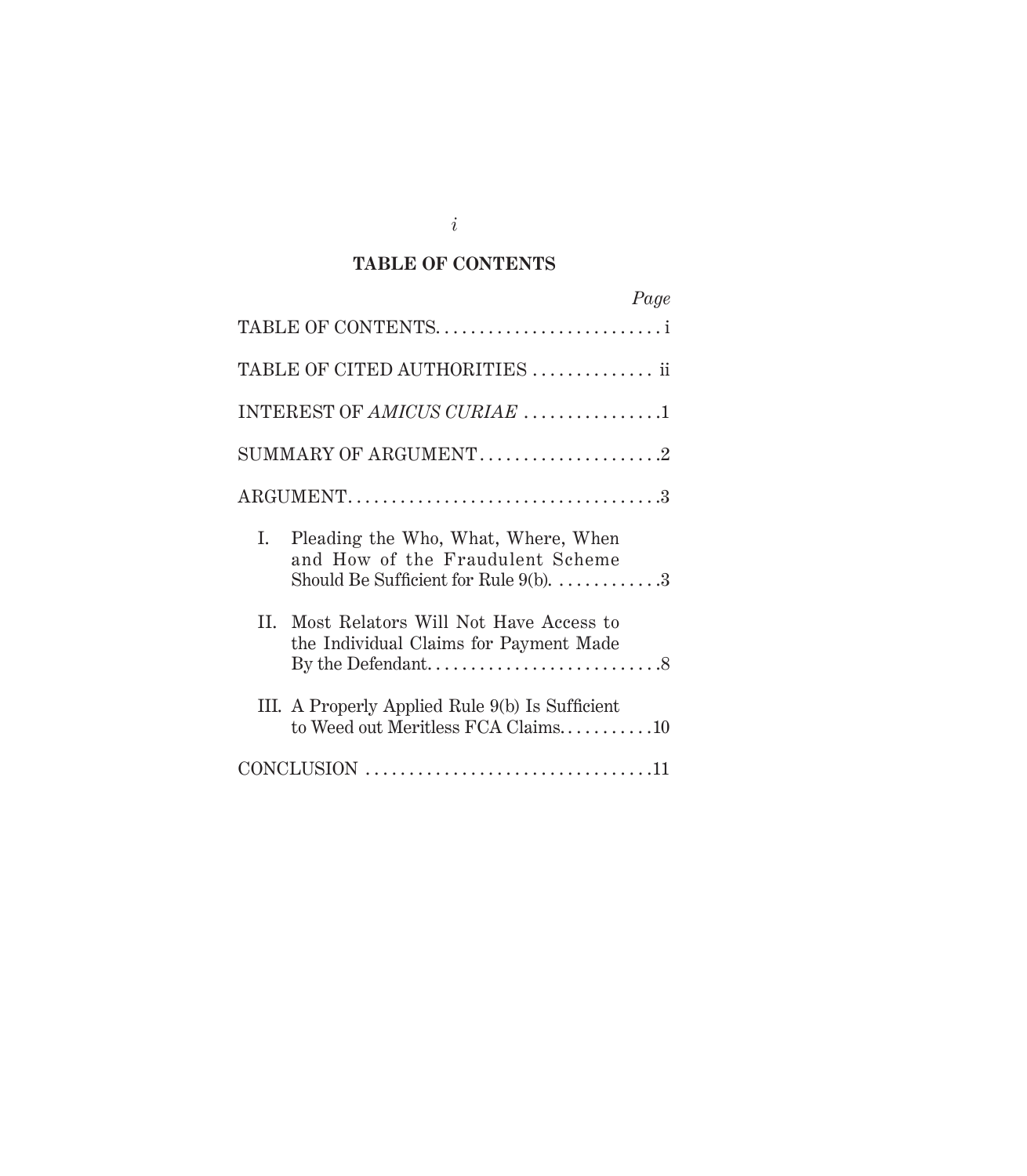## **TABLE OF CITED AUTHORITIES**

## *Page*

## **CASES**

| Ebeid v. Lungwitz,<br>616 F.3d 993 (9th Cir. 2010). $\dots \dots \dots \dots \dots \dots \dots \dots$ |
|-------------------------------------------------------------------------------------------------------|
| U.S. ex rel. Grubbs v. Ravikumar Kanneganti,                                                          |
| U.S. ex rel. Heath v. $AT&T$ , Inc.,                                                                  |
| U.S. ex rel. Lusby v. Rolls-Royce Corp.,                                                              |
|                                                                                                       |

Fed. R. Civ. P. 9(b). . . . . . . . . . . . . . . . . . . . . . . . . . *passim*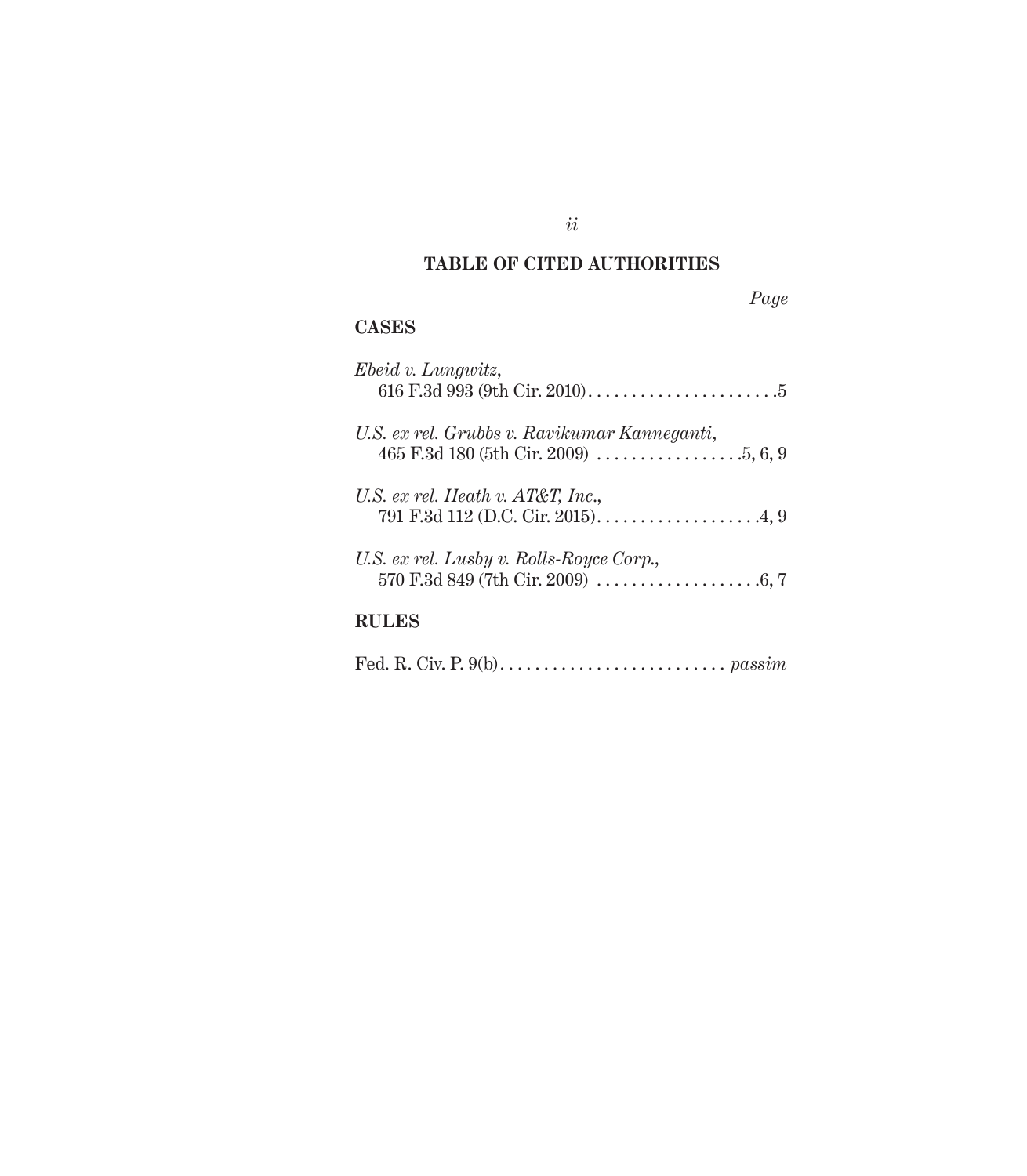#### **INTEREST OF** *AMICUS CURIAE1*

Mark McGrath is a relator in an action filed in the District of Arizona, *United States of America, ex rel. Mark McGrath v. Microsemi Corp.* (No. CV-13-00864- PHX-DJH), in which his complaint was dismissed in part because of an erroneous interpretation of the requirements of Fed. R. Civ. P. 9(b). The action is now on appeal to the Ninth Circuit Court of Appeals. Mr. McGrath believes that the First Circuit properly applied Rule 9(b) to the facts of this case and further believes that the argument made by CTIA – The Wireless Association, as *amicus curiae*  in support of the petitioner ("Association") is incorrect with regard to how Rule 9(b) should be applied in the *qui tam* context.

McGrath was a technical Planning Manager with a subsidiary of defense contractor Microsemi Corp. and became aware that Microsemi and its subsidiaries were routinely violating national security regulations that are designed to restrict access to classified and confidential information about the specifications of the highly technical products sold to the Department of Defense ("DOD"). McGrath's complaint set forth the details of Microsemi's violations and identified the specific statutes and regulations that required Microsemi's compliance as a condition of the DOD's purchases, but his complaint was nonetheless dismissed under Rule 9(b).

<sup>1.</sup> Pursuant to Supreme Court Rule 37.6, counsel for *amicus*  represent that no counsel for any party authored this brief in whole or in part and that none of the parties or their counsel, nor any other person or entity other than *amicus* or his counsel, made a monetary contribution intended to fund the preparation or submission of this brief. Pursuant to Rule 37.3(a), counsel for *amicus* represent that all parties have consented to the filing of this brief.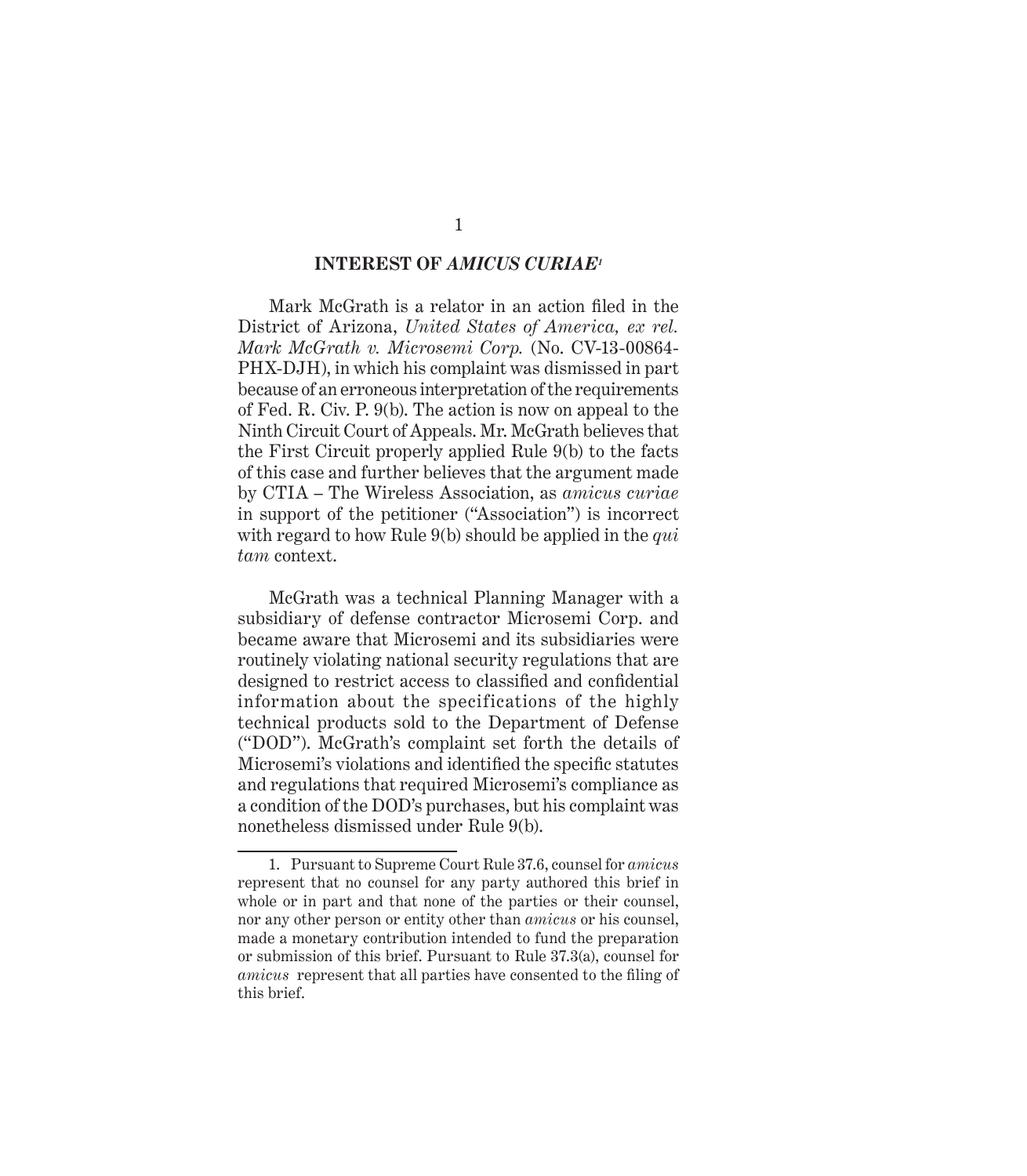McGrath does not believe that the Court should address the scope of Rule 9(b) as it relates to False Claims Act litigation. The issue is beyond the questions presented, and none of the parties addressed it. In light of the Association's submission, however, McGrath submits this *amicus* brief because the reasoning urged by the Association and applied by the district court in *Microsemi* is unfounded and will severely restrict the ability of relators to bring meritorious *qui tam* actions. Indeed, if adopted, the Association's overly narrow view of Rule 9(b) would amount to *de facto* immunity from most FCA claims.

#### **SUMMARY OF ARGUMENT**

The Association contends that the lower courts "abdicate their responsibility to apply Rule 9(b) as a check on FCA relators who cannot allege false claims with sufficient detail" and that such conduct will "open the door wide to abuse of litigation." (Assoc. Br. at 3). The Association suggests that a complaint should be dismissed unless the relator can "provide at least one example of a 'representative false claim.'" (Assoc. Br. at 13).

By this, the Association apparently means that the relator must reference a specific invoice or demand for payment from the government in order to meet the requirements of Rule 9(b). Such a requirement would improperly impede numerous meritorious cases. A relator may not have access to specific invoices or claims made to the governmental entity, but the relator may have indepth knowledge of the actual fraudulent scheme itself. An explanation of the "who, what, when, where and how" of the fraudulent scheme should be sufficient to give a defendant the notice necessary to defend the claim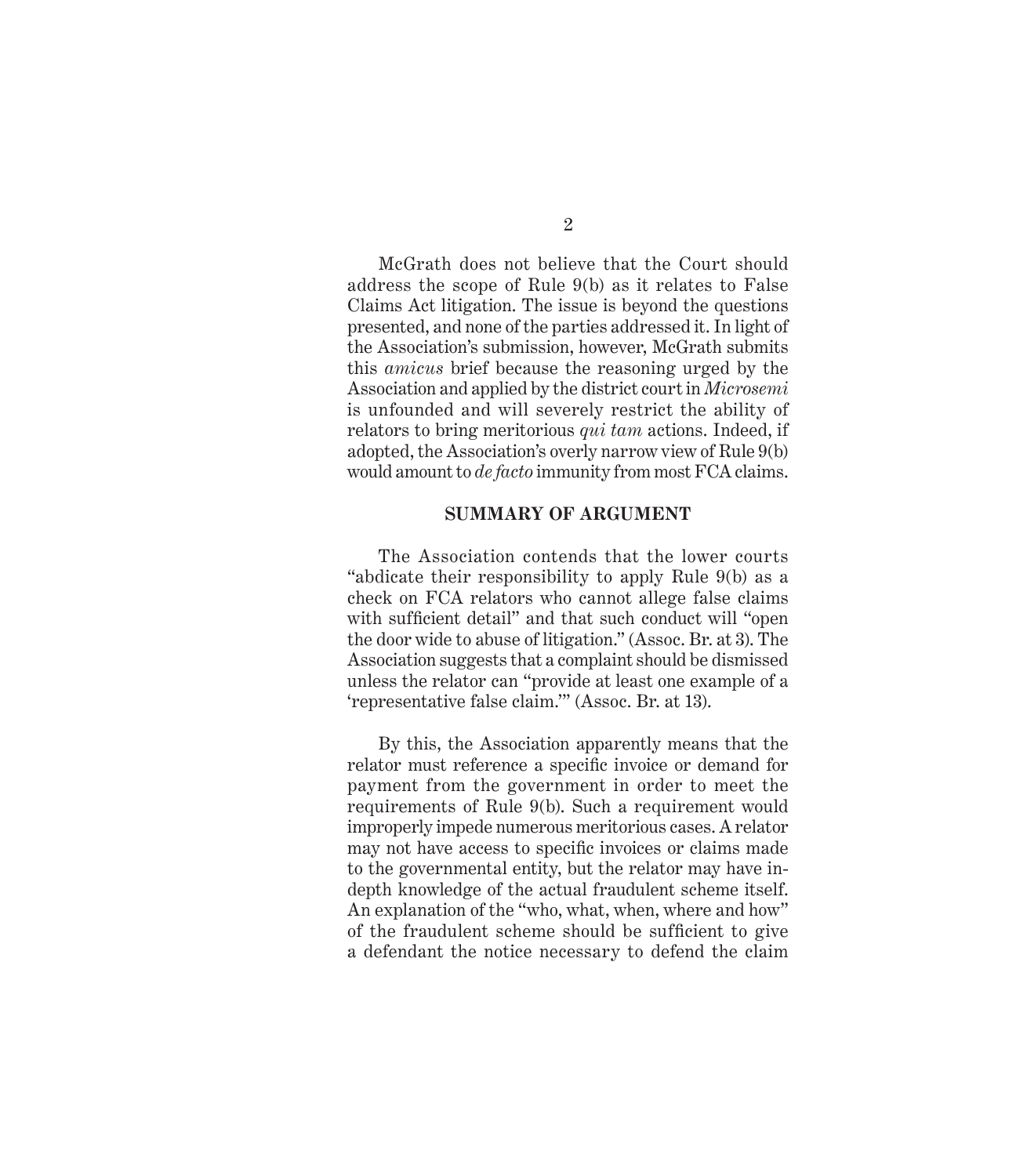and to weed out meritless actions. Providing copies or specifically referencing invoices or requests for payment that are made fraudulent as the result of the underlying fraudulent scheme should be unnecessary to meet the relator's pleading obligations.

#### **ARGUMENT**

### **I. Pleading the Who, What, Where, When and How of the Fraudulent Scheme Should Be Suffi cient for Rule 9(b).**

In the case before the Court, petitioner had full and adequate notice of the nature of the false claim. Petitioner had violated several provisions of Massachusetts law that require adequate licensure and supervision of mental health personnel. Numerous employees of petitioner falsely identified themselves as licensed social workers or licensed mental health counselors when they were not. Petitioner used unlicensed mental health counselors who were not adequately supervised in accordance with Massachusetts regulations. The First Circuit concluded that the respondents had satisfied Rule  $9(b)$ because they specifically alleged that there were 22 unlicensed employees who had obtained National Provider Identification numbers, that 23 unlicensed therapists practiced without supervision, and that one of petitioner's principals admitted that the facility where relator's daughter was treated suffered from a fundamental lack of oversight.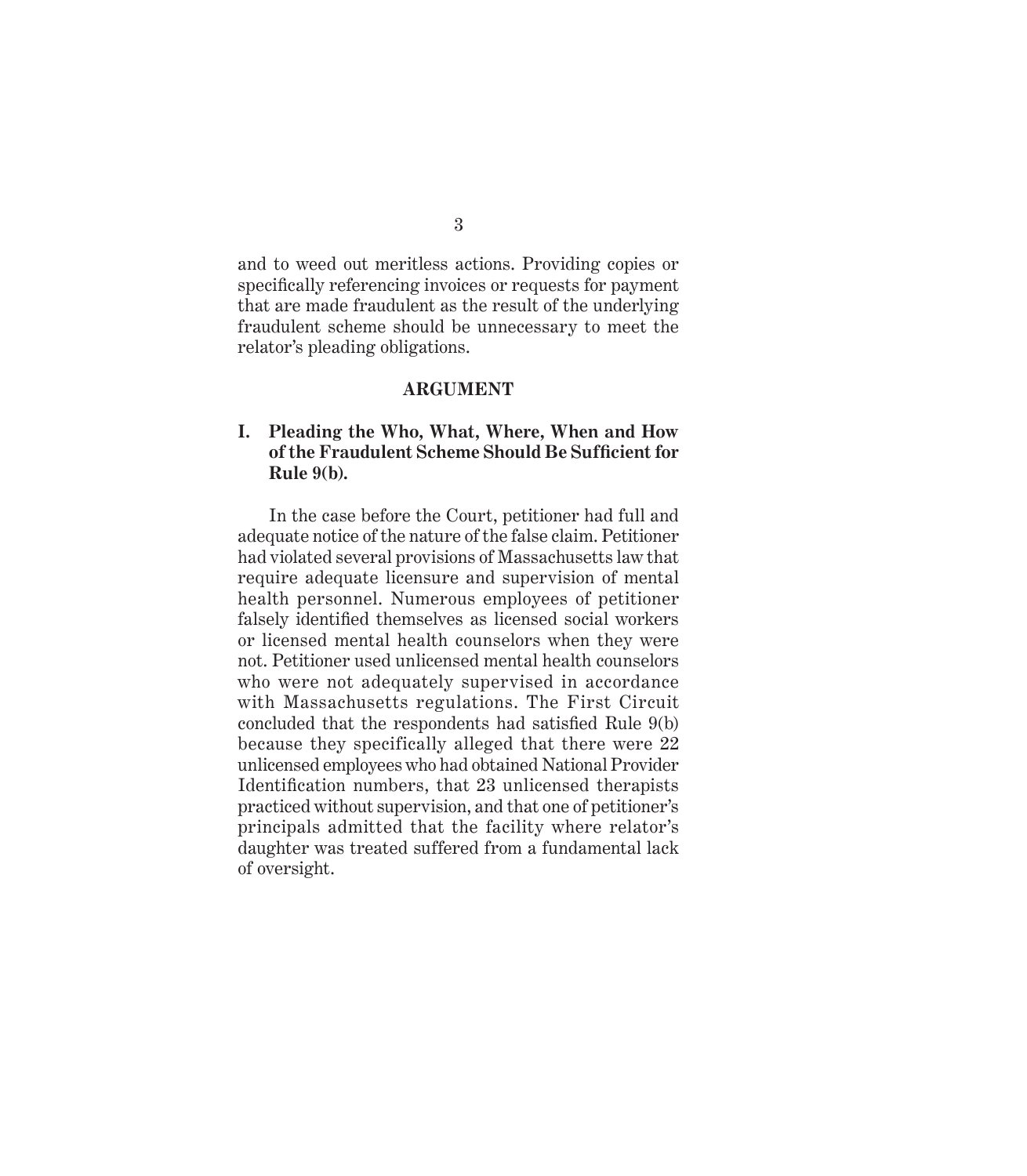The district court erroneously dismissed the complaint because respondents provided "no claim numbers, no dates, and no amounts charged to the government." 2014 WL 1271757, at \*12. But, of course, none of those facts are the *sine qua non* of the violation, nor could respondents, the parents of a former patient, have had access to the specific claim numbers, the dates submitted or the amounts charged to the government. Yet, respondents clearly set forth the material elements of the underlying fraudulent scheme with the specificity required by  $9(b)$ .

The Association also singles out the alleged improper application of Rule 9(b) in the court's decision in *U.S. ex rel. Heath v. AT&T, Inc*., 791 F.3d 112 (D.C. Cir. 2015), *petition for cert pending*, No. 15-363. The Association claims that the pleading in *Heath* was inadequate because the relator did not reference any specific request for payment that was made by AT&T. But the elements of the fraudulent scheme were clearly set forth: AT&T allegedly overbilled schools by at least \$2.8 million because it did not offer the schools the "lowest corresponding price" otherwise offered by the company. Thus, the relator alleged that AT&T submitted false claims to the Universal Service Fund "by depriving schools and libraries in the E-Rate program of the lowest corresponding price for services" and that, AT&T "knew that compliance with the lowestcorresponding-price requirement was an express material condition for reimbursement from the Universal Service Fund." 791 F.3d, at 117-118. AT&T was fully apprised of the nature of the fraudulent claim and there was sufficient assurance of the merits of the claim without the need for relator to have access to, and to reference, specific requests for payment made by AT&T.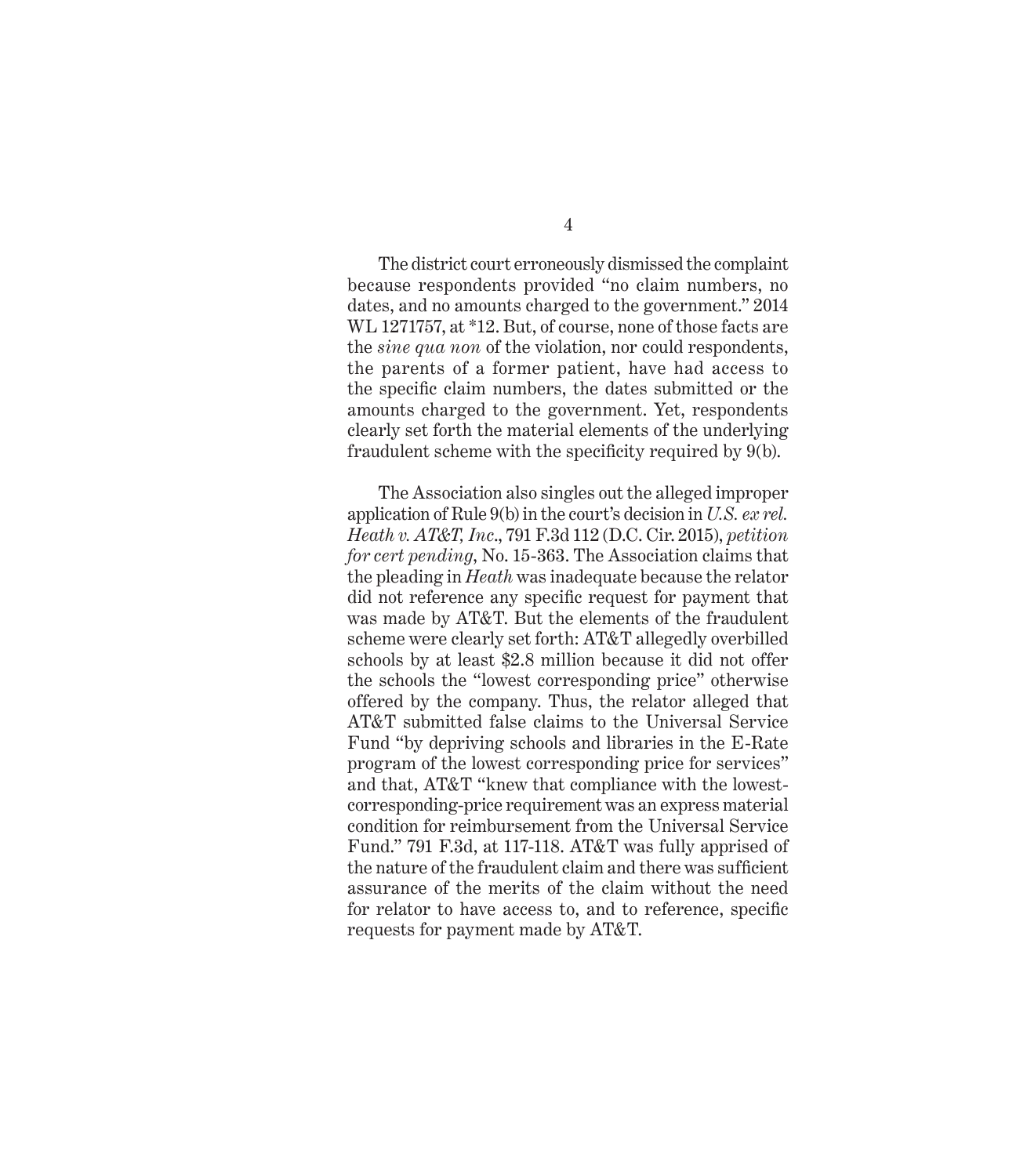None of the other cases cited by the Association (Assoc. Br. at 12-13) as examples of "lax" application of Rule 9(b) improperly apply the rule. For example, in *Ebeid v. Lungwitz*, 616 F.3d 993 (9th Cir. 2010), the Ninth Circuit held that a relator adequately sets forth a false claim where he alleges that (1) the defendant explicitly undertook to comply with a law, rule and regulation that was implicated in the submission of a claim; (2) the claims were submitted; and (3) the defendant submitted the claims even though it knew it was not in compliance with the law or regulation. The Ninth Circuit properly rejected the argument that the relator had to identify "representative examples of false claims to support every allegation." *Id.* at 999. The court noted that submission of such representative examples would clearly be *one means* of meeting the requirements of Rule 9(b), but that a relator meets his or her obligations under Rule 9(b) if he or she alleges "particular details of a scheme to submit false claims paired with reliable indicia that lead to a strong inference that claims were actually submitted." *Id.* at 998-99 (quoting *U.S. ex rel. Grubbs v. Ravikumar Kanneganti*, 465 F.3d 180-190 (5th Cir. 2009)). The Ninth Circuit upheld the dismissal of the relator's claim in *Ebeid* because the relator did not allege with specificity the actual conduct of the defendant that violated specific Medicare regulations. Though Ebeid argued that the defendant had falsely implied compliance with the Stark Act, which prohibits referring Medicare patients to entities in which the physician has a prohibited financial interest, Ebeid failed to allege with specificity the alleged prohibited financial interest. Thus, it was a deficiency in the allegations concerning the fraudulent scheme itself that ran afoul of Rule 9(b), not the failure to delineate the who, what, when, where, and how of the specific requests for payment.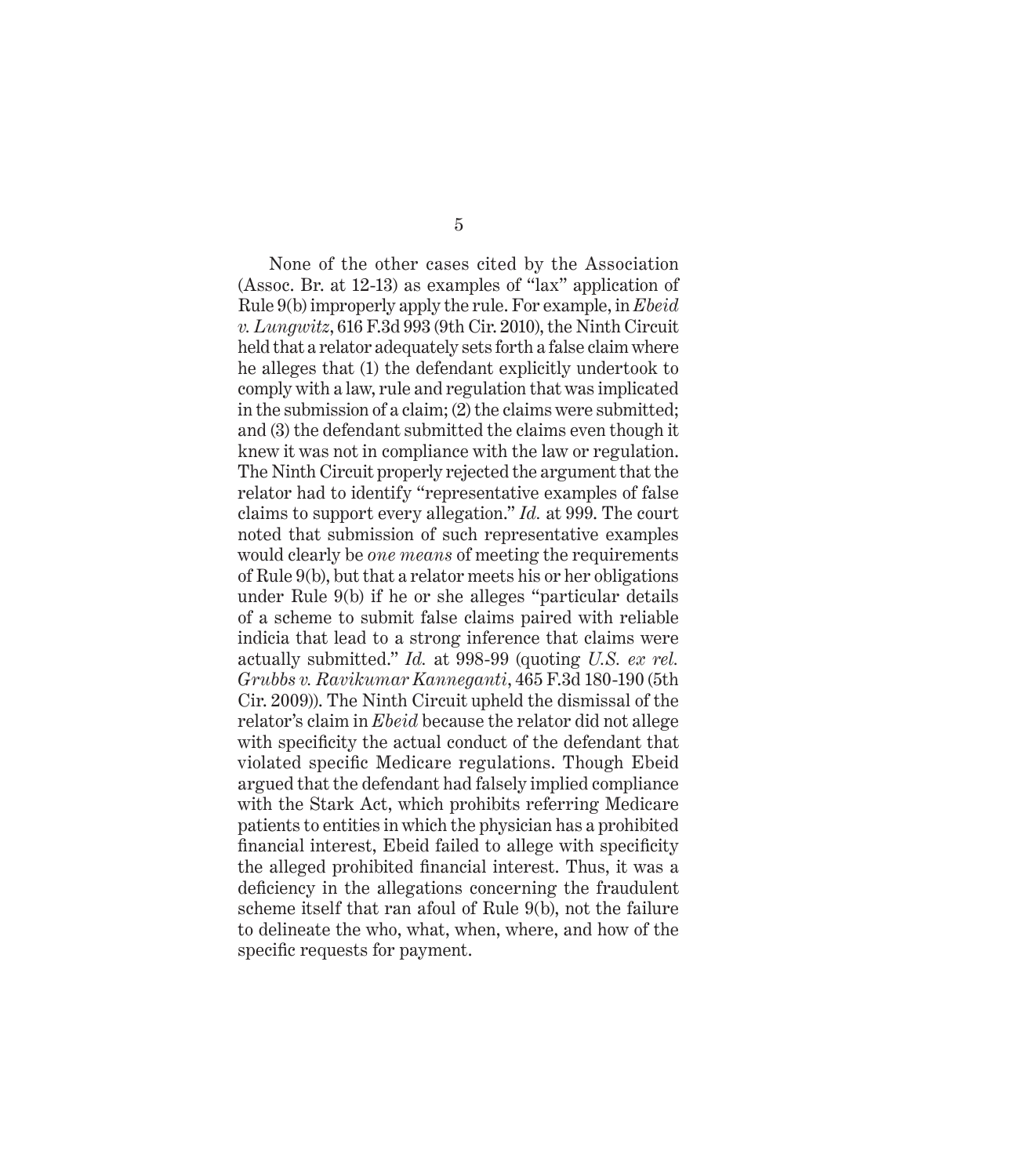Similarly, in *Grubbs*, the Fifth Circuit explained that the contents of the particular request for payment are often not nearly as important as the underlying fraudulent scheme:

The particular circumstances constituting the fraudulent presentment are often harbored in the scheme. A hand in the cookie jar does not itself amount to fraud separate from the fib that the treat has been earned when in fact the chores remain undone. Standing alone, raw bills – even with numbers, dates, and amounts – are not fraud without an underlying scheme to submit the bills for unperformed or unnecessary work. It is the scheme in which particular circumstances constituting fraud may be found that make it highly likely that the fraud was consummated with the presentment of false bills.

#### 465 F.3d at 190.

The Fifth Circuit concluded that a relator meets the requirements of Rule 9(b) "by alleging particular details of a scheme to submit false claims paired with reliable indicia that lead to a strong inference that claims were actually submitted." *Id*. Thus, the court held that the complaint was sufficient because it set forth in detail the scheme to defraud the government even though the complaint did "not include exact billing numbers or amounts." *Id.* at 192.

In *U.S. ex rel. Lusby v. Rolls-Royce Corp*., 570 F.3d 849 (7th Cir. 2009), the court held that the relator had satisfied Rule  $9(b)$  when he set forth specific allegations that Rolls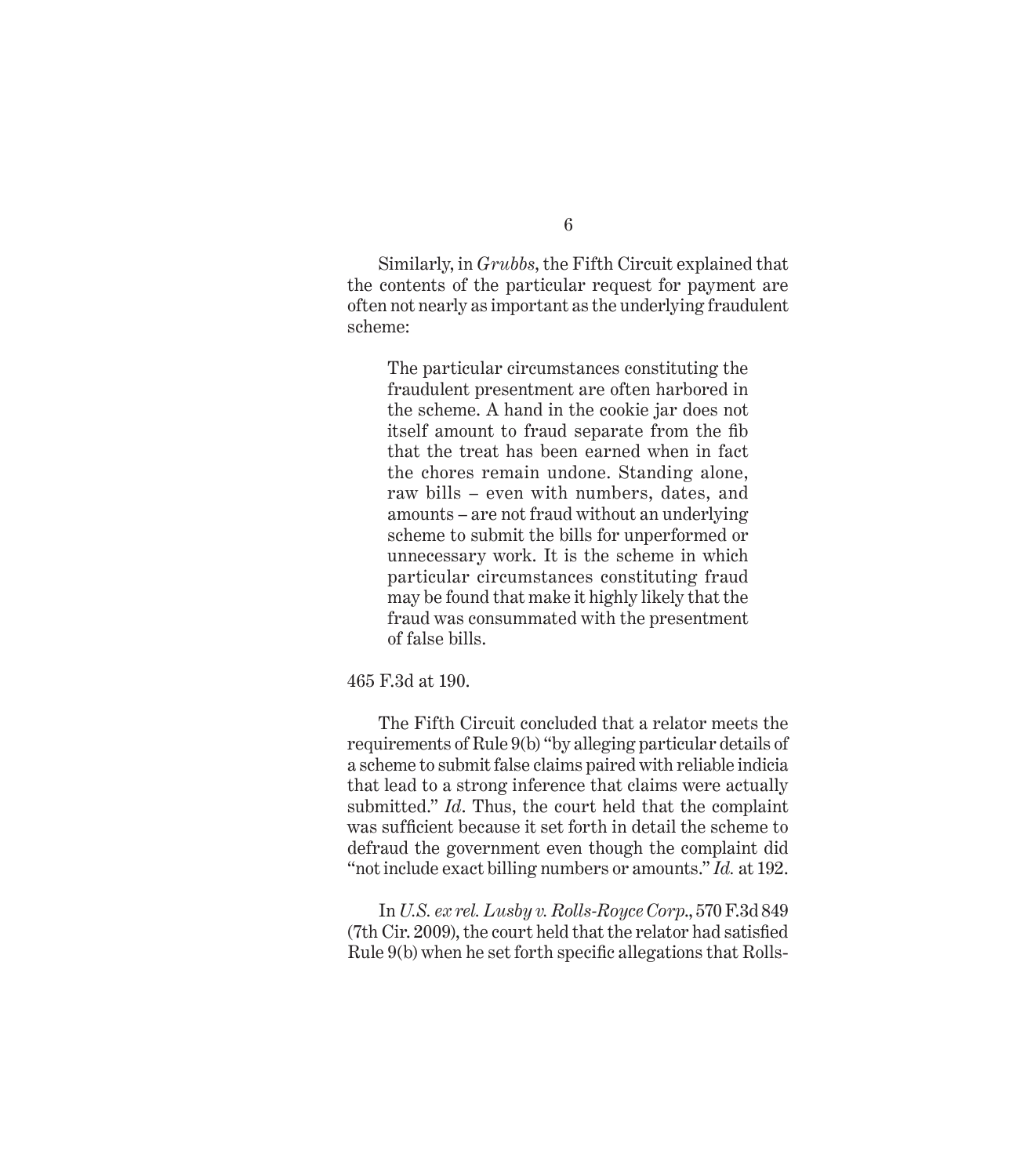Royce had defrauded the United States about the quality of the turbine blades provided in the Rolls-Royce engine. Although the relator knew all the details of the substituted materials. the district court had held that "unless Lusby has at least one of Rolls-Royce's billing packages, he lacks the required particularity." *Id.* at 854. But the court of appeals held that the district court's ruling improperly "takes a big bite out of *qui tam* litigation" because "a relator is unlikely to have those documents unless he works in the defendants' accounting department." *Id*.

The Association also argues that Rule 9(b) should require the relator to identify the "*specific* regulations with which the defendant falsely certified compliance." (Assoc. Br. at 14) (emphasis in original). Certainly, in order to assert a fraudulent scheme, the relator needs to allege why the conduct of the defendant is fraudulent, but there is no basis in Rule 9(b) to require relators to identify each and every regulation that may be applicable. The relator should not have to plead the law with such specificity, as long as the defendant has notice of the reason why the scheme perpetrates a fraud on the federal government. Thus, the fact that respondents here may not have cited a particular Massachusetts regulation should not be a fatal defect where petitioner has had ample notice of the claim; namely, that petitioner had used unlicensed and unsupervised personnel in violation of numerous Massachusetts regulations but submitted request for payment as if it had.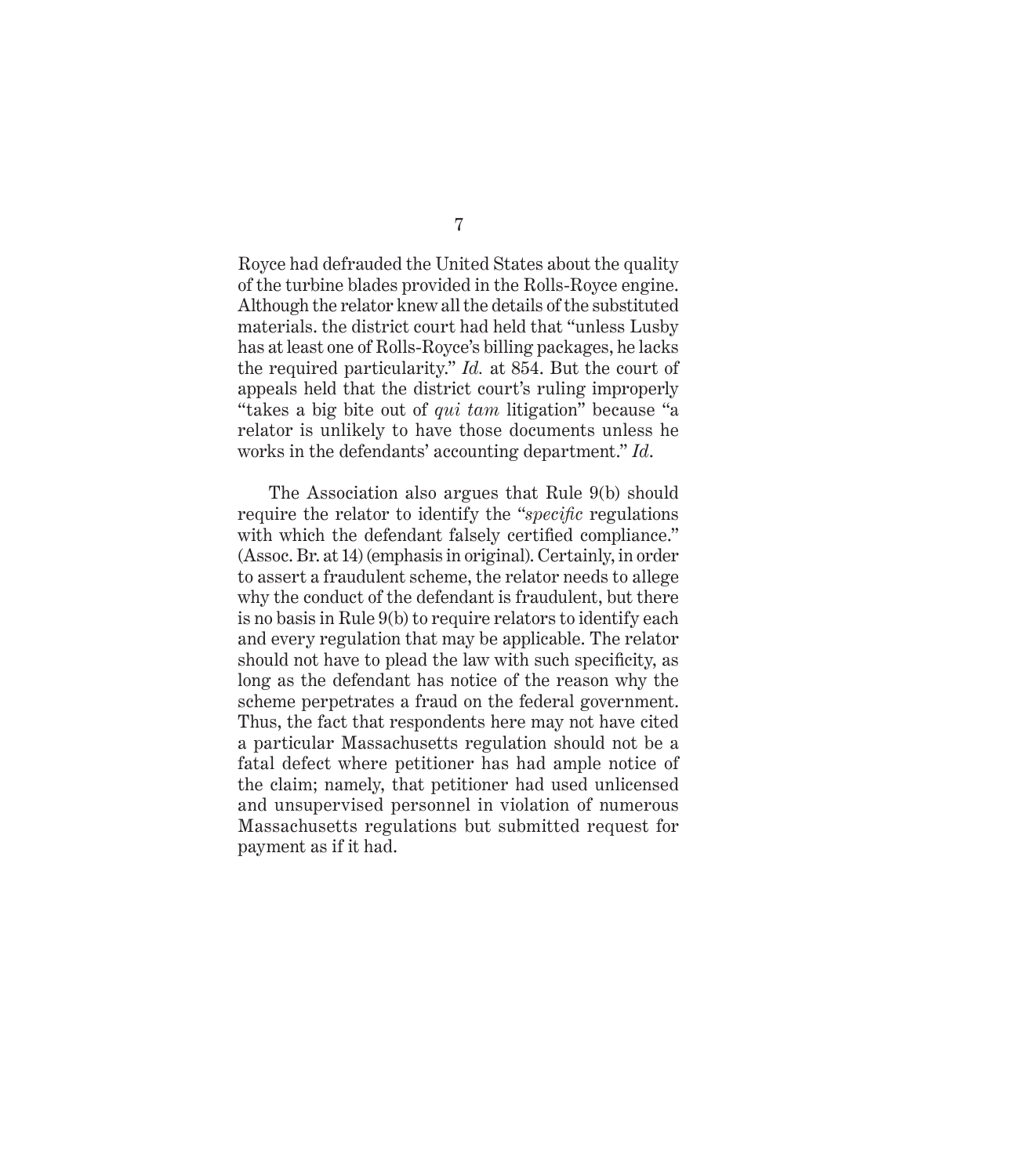### **II. Most Relators Will Not Have Access to the Individual Claims for Payment Made By the Defendant.**

To require a relator to produce copies of claims or invoices or to specifically reference the date, time, and circumstances of particular requests for payment would undermine many *qui tam* actions. The typical whistleblower will become aware of the fraudulent practices undertaken by the defendant by virtue of his or her position with the company. For example, McGrath, because of his Technical Planning position in a Microsemi subsidiary, became aware of Microsemi's flagrant disregard of national security regulations and was able to allege in his complaint that Microsemi and its subsidiaries submitted requests for payment under various contracts while knowingly violating national security regulations relating to those contracts. But McGrath did not have, and could not have, access to the specific billings made by Microsemi or its subsidiary that expressly or impliedly certified compliance with the appropriate regulations. Those invoices were sent by a separate department. McGrath knew that Microsemi billed for work and got paid and he had personal knowledge that Microsemi failed to comply with the applicable regulations yet falsely certified that it had complied. That should be sufficient to meet Rule 9(b).

The Association argues that "the only parties that will be impeded by courts following the correct approach to Rule 9(b) are improper relators – those who lack personal, nonpublic knowledge of alleged fraud." (Assoc. Br. at 21). That statement is demonstrably false. Relators such as McGrath, the relators in the instant case, the relator in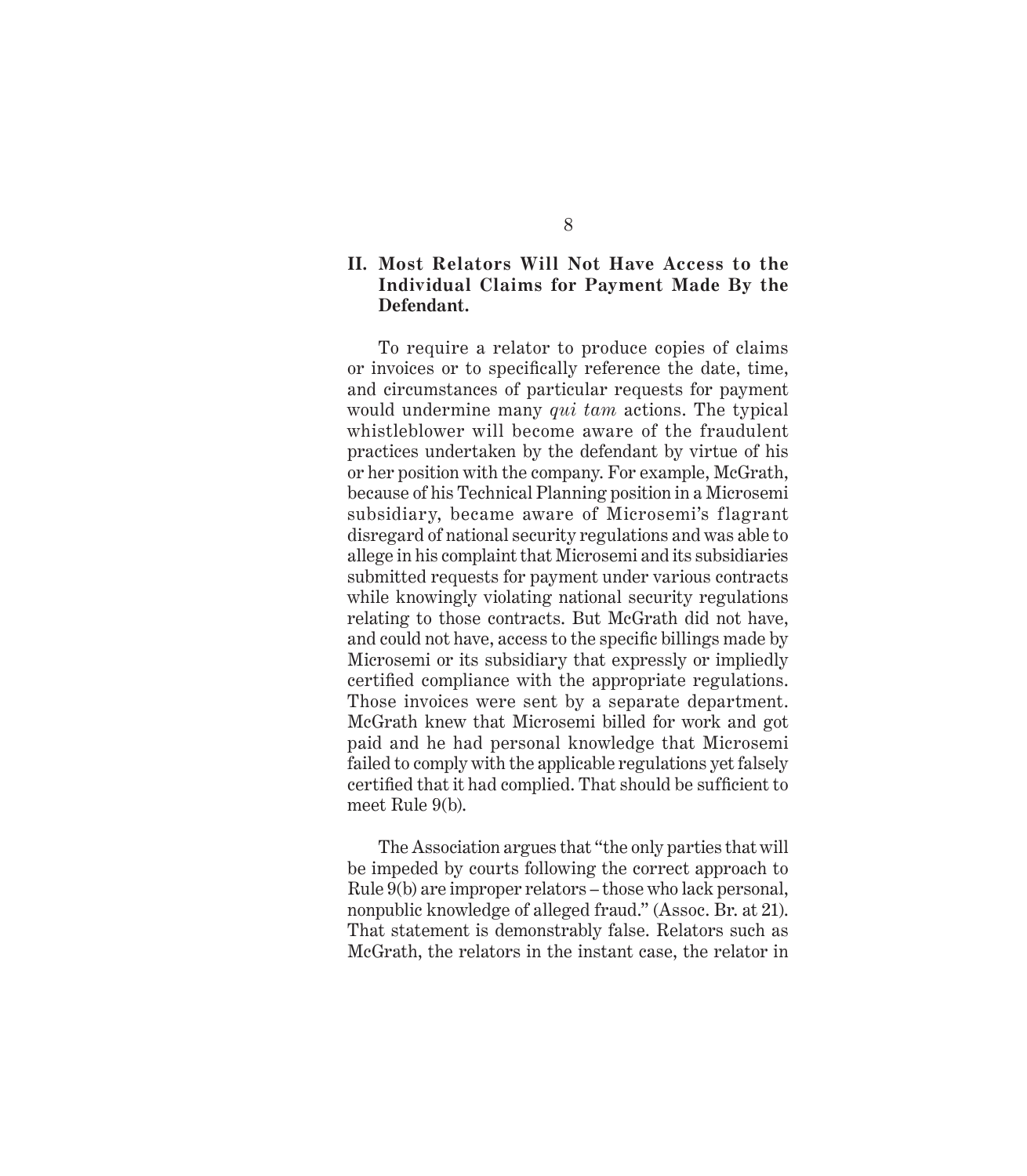*Heath*, and the relator in *Grubbs,* all had detailed, nonpublic knowledge of the fraudulent scheme and could allege it with particularity despite the fact they did not have access to the particular invoices sent directly or indirectly to the federal government. Yet, if the Association had its way, all of these cases would be dismissed, despite the existence of a scheme to defraud the government.

Finally, the Association argues that "proper application of Rule 9(b) will have little or no effect on the deterrence of fraud through *qui tam* litigation." (Assoc. Br. at 21). The Association argues that the vast majority of successful *qui tam* suits are those in which the government intervenes, and in those cases the government has access to claims submitted by a potential defendant. While it may be true that actions in which the government intervenes are statistically more successful than those in which it does not, the Association cites to no statistics concerning the success rates of *qui tam* actions in which the government does not intervene. The government often chooses not to intervene for reasons unrelated to the merits and, where the government does not intervene, there is no justification for an arbitrary rule that would essentially give a pass to dishonest contractors who can easily control access to invoices and other transactional documents to prevent them from falling into the hands of potential whistleblowers.

Moreover, before the government can intervene in an action, there needs to be a *qui tam* action to intervene in. The government must rely on the whistleblower who has made the decision to "go public." That entails obtaining counsel, convincing counsel of the merits, and bearing all the consequences of being a whistleblower. If the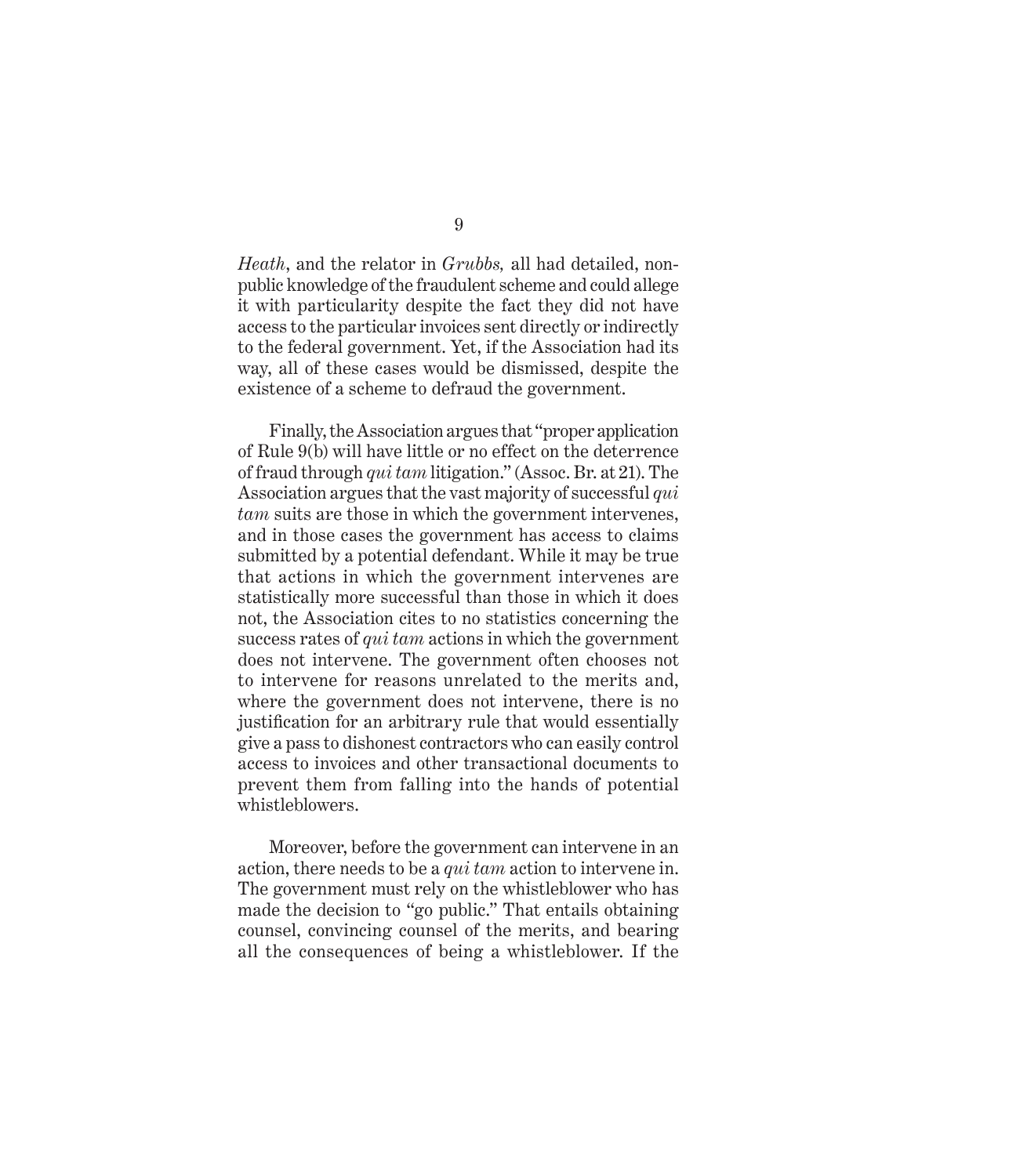Association's interpretation of Rule 9(b) were adopted, many potential whistleblowers with meritorious claims would be further discouraged from blowing the whistle.

#### **III.** A Properly Applied Rule 9(b) Is Sufficient to Weed **out Meritless FCA Claims.**

There is already an extremely high bar for a *qui tam* relator to survive a motion to dismiss. He or she must set forth the fraudulent scheme with particularity, and, if there has been a qualifying public disclosure, demonstrate that he or she is an original source.

If the relator is an employee, he or she must consider the very likely adverse consequences of filing suit, including loss of employment and possible ostracization from an entire industry. All of these factors act as an adequate deterrent to the bringing of a frivolous action.